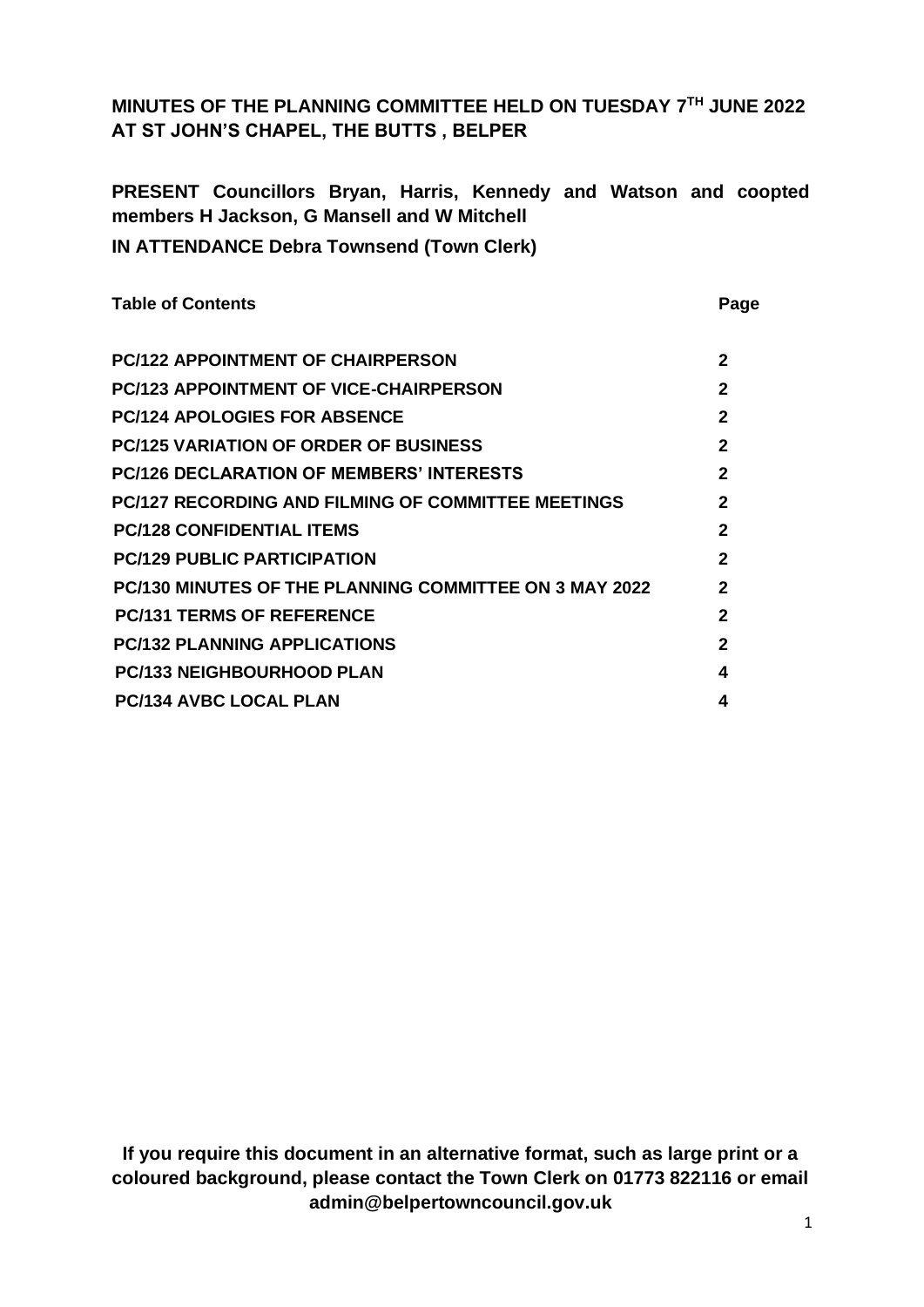| <b>PC/122</b> | <b>TO APPOINT A CHAIRPERSON</b><br>RESOLVED that Cllr Harris be appointed Chair for the ensuing year.                                                                                                                                                                                                                     |
|---------------|---------------------------------------------------------------------------------------------------------------------------------------------------------------------------------------------------------------------------------------------------------------------------------------------------------------------------|
| <b>PC/123</b> | TO APPOINT A VICE-CHAIRPERSON<br>RESOLVED that CIIr Bryan be appointed Vice-Chair for the ensuing<br>year                                                                                                                                                                                                                 |
| <b>PC/124</b> | <b>APOLOGIES FOR ABSENCE</b><br>An apology for absence was received from CIIr Mallett.                                                                                                                                                                                                                                    |
| <b>PC/125</b> | <b>VARIATION OF ORDER OF BUSINESS</b><br>None                                                                                                                                                                                                                                                                             |
| <b>PC/126</b> | <b>DECLARATION OF MEMBERS' INTERESTS</b><br><b>None</b>                                                                                                                                                                                                                                                                   |
| <b>PC/127</b> | <b>RECORDING AND FILMING OF COMMITTEE MEETINGS</b><br><b>Noted</b>                                                                                                                                                                                                                                                        |
| <b>PC/128</b> | <b>CONFIDENTIAL ITEMS</b><br><b>None</b>                                                                                                                                                                                                                                                                                  |
| <b>PC/129</b> | <b>PUBLIC SPEAKING</b><br><b>None</b>                                                                                                                                                                                                                                                                                     |
| <b>PC/130</b> | MINUTES OF THE PLANNING COMMITTEE MEETING HELD ON 3RD<br><b>MAY 2022</b><br>RESOLVED that the Minutes of the Planning Committee held on 3rd<br>May 2022 be agreed as a true and accurate record.                                                                                                                          |
| PC/131        | <b>TERMS OF REFERENCE</b><br><b>Noted</b>                                                                                                                                                                                                                                                                                 |
| <b>PC/132</b> | <b>PLANNING APPLICATIONS</b><br>a) To Consider Applications/Appeals Received from the Planning<br>Authority and to Submit Comments for Recommendation to Full<br><b>Council</b><br><b>RECOMMEND</b> to Full Council the following comments on planning<br>applications circulated:                                        |
|               | AVA/2022/0361. 8A Strutt Street, Belper, DE56 1UN. 3 flag mounted<br>hanging signs.<br>Object to this application on the grounds that one of the flag mounted<br>hanging signs (on Cheapside) is contra to the Neighbourhood Plan NPP5<br>1B:                                                                             |
|               | NPP 5 Protecting the Landscape Character of Belper Town Centre (LCA<br>(02)<br>1. In LCA 02 development proposals should demonstrate how theyb)<br>provide a clear distinction with surrounding residential areas.<br>This signage is facing residential properties and therefore does not meet<br>the above requirement. |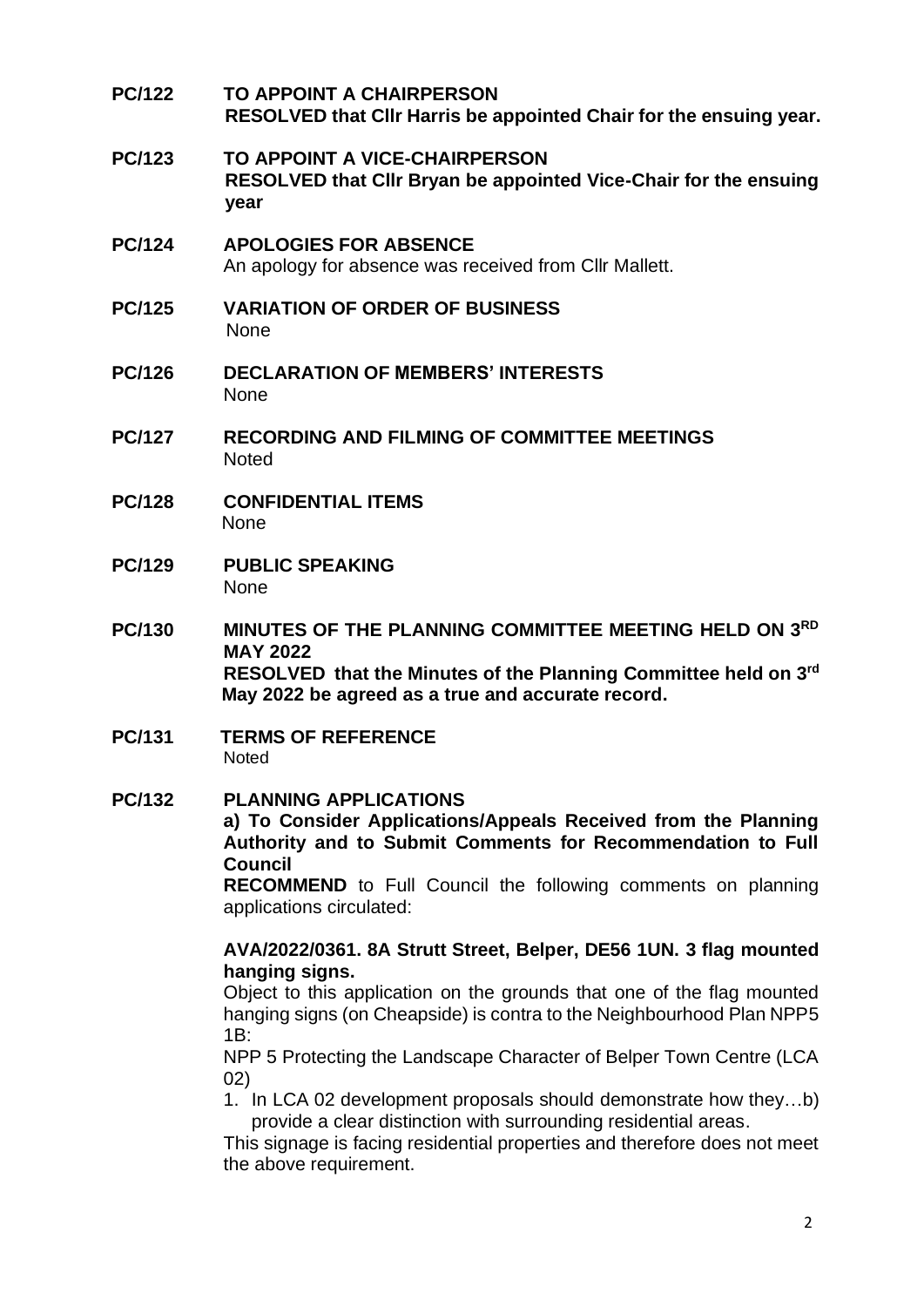## **AVA/2022/0371. Milford Mill Cricket, Derby Road, Milford, Belper. Erection of indoor cricket facility and community centre.**

Object to this application as this is contra to Neighborhood Plan NPP 22 which covers Belper Mills. Proposed usage for this site has been identified and does not cover recreation use. In addition, safe-guarding issues have been identified as the proposed development gives rear access to the adjacent school. There is insufficient car-parking identified, and there is no community support for this development.

**AVA/2022/0372. Land adjacent 158 Crich Lane, Belper. Outline application with access to be agreed for demolition of glasshouses and domestic garage and the erection of 2 no. two storey dwellings.**  Object to this application in support of the submitted Highways objection and comments.

#### **AVA/2022/0377. Land South of Belper Meadows Sports Club, Bridge Street, Belper. Formation of new vehicular and pedestrian access into Belper Meadows Sports Club including access control gates (this proposal may affect the setting of a Listed Building and the character and appearance of Conservation area).**

Object to this application as it is contra to Neighbourhood Plan NPP 14 Designation of Local Green Spaces. This area is part of the Belper Meadows site, and whilst it is accepted that pedestrian access is required and would be supported, vehicular access is not supported and the following should be taken into account;

- **1.** This site is designated as a Local Green Space and protected for its beauty, recreational value, tranquility and richness of wildlife.
- **2.** Development that would have an adverse effect on the openness or special character of these Local Green Spaces will not be supported except in very exceptional circumstances or if the development clearly enhances the Local Green Space for the purpose for which it was designated.
- **3.** So far as is consistent with their predominantly open and undeveloped character, opportunities to improve public access and recreational use will be encouraged for the benefit of the wider community

## **AVA/2022/0432. 46 Spencer Road, Belper. Extension to existing access.**

Object to this application as it is contra to Neighbourhood Plan NPP 10  $(6)$ ;

All developments will be expected to be designed to achieve, where appropriate, a net decrease in surface water run-off rates, including through green infrastructure provision such as the planting of native trees and bushes.

This is not being met due to the proposed use of tarmac. A porous surface could mitigate this.

## **AVA/2022/0437. 45 Marsh Lane, Belper. Widening of accesses and associated landscaping (this may affect the setting of a listed building).**

The Committee requests that this application be referred to the Tree Conservation Officer as it affects a tree protected by a Tree Preservation Order.